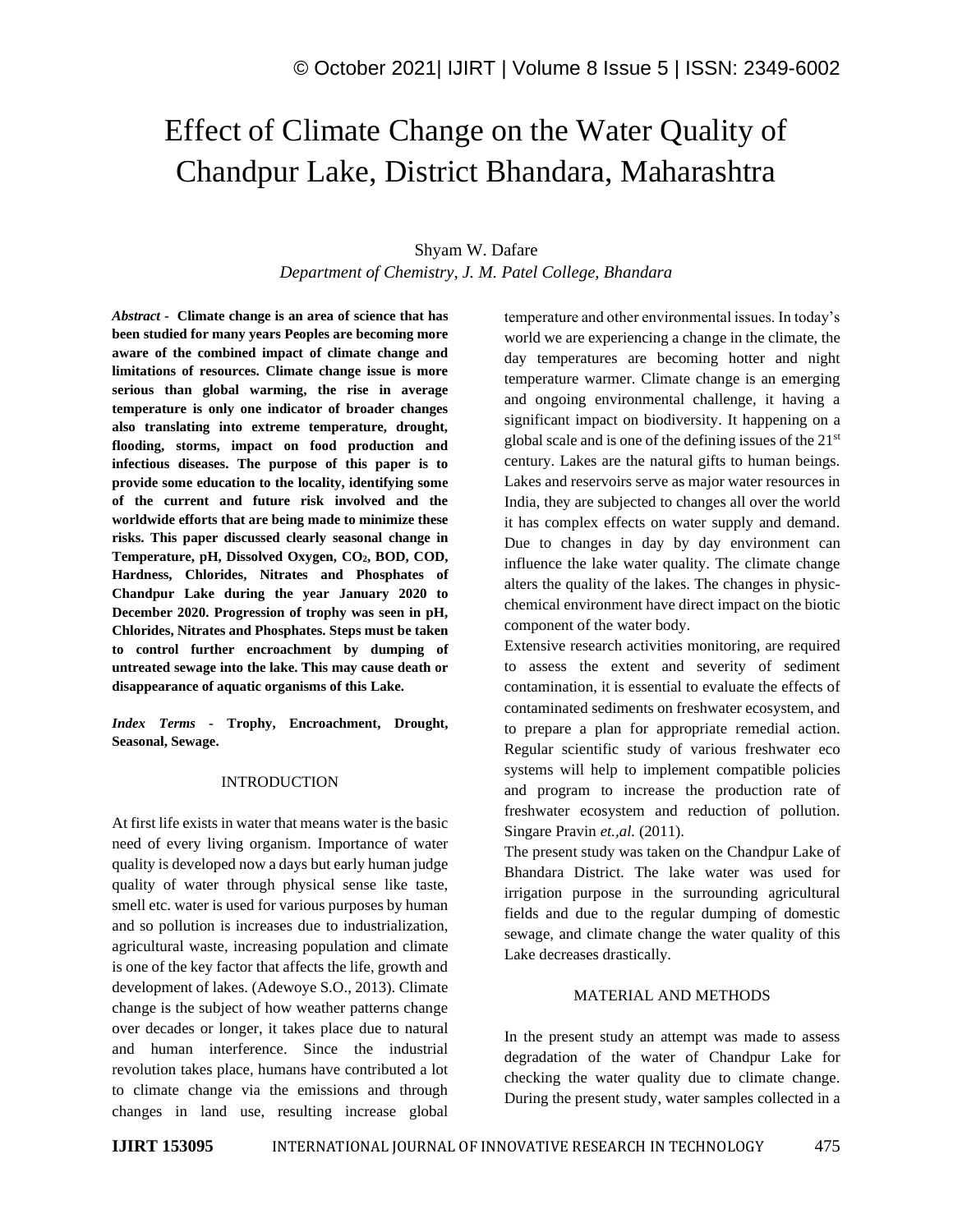sampling bottle, to assess their physical and chemical qualities at monthly intervals. The samples collected in cleaned 10 liter inert plastic containers, which were rinsed with distilled water before collection. Water samples then were taken in a sampling bottles. The stoppers of the sample containers closed properly to prevent contamination from outside. In the present investigation, the water chemistry of Chandpur Lake has been studied for a period of 12 months i.e. from January 2020 to December 2020 and analyzed important chemical parameters. All the parameters like Temperature, pH, Turbidity, DO, CO<sub>2</sub>, BOD, COD, Hardness, Chloride, Phosphate, Nitrate were analyzed according to the standard methods (APHA 2005 and Trivedi and Goel 1986 ).

#### OBSERVATION

Table 1. Showing Seasonal Variations of Physical and Chemical Parameters of Chandpur Lake, District Bhandara

| Sr. No         | Parameters              | Summer   | Winter   | Monsoon |
|----------------|-------------------------|----------|----------|---------|
| 1.             | Temperature             | $36^0$ C | $32^0$ C | $33^0C$ |
| 2.             | pН                      | 7.9      | 7.8      | 7.2     |
| 3.             | Turbidity (<br>NTU)     | 159      | 125      | 220     |
| $\overline{4}$ | DO(mg/lit.)             | 4.1      | 6.1      | 5.0     |
| 5.             | $CO2$ (mg/lit.)         | 7.1      | 6.4      | 5.7     |
| 6.             | <b>BOD</b><br>(mg/lit.) | 14.1     | 13.1     | 12.2    |
| 7.             | COD(mg/lit.)            | 8.1      | 7.5      | 6.4     |
| 8.             | Hardness<br>(mg/lit.)   | 211      | 180      | 174     |
| 9.             | Chloride<br>(mg/lit.)   | 22       | 20       | 22      |
| 10.            | Phosphate<br>(mg/lit.)  | 22       | 19       | 17.1    |
| 11.            | Nitrate<br>(mg/lit.)    | 24.50    | 20       | 18.2    |



## RESULTS AND DISSCUSSION

Temperature is the most important factor which effect on plants and animals, water has several unique properties which combine to minimized temperature change. The temperature fluctuate between  $32^0C$  to  $36^0C$  as expected, summer months such as March, April and May recorded high and winter with low temperature. Thirumala S. *et., al.* (2006) recorded the same. During monsoon season water was turbid; pH fluctuated between 7.2 to 7.9. The minimum pH was recorded in monsoon which was mainly attributed to rainwater after a long dry period, and maximum pH was recorded during summer, similar observation was done by Rajgopal *et al.,* (2010) recorded the pH value of two perennial lake fluctuates in between 7 to 8.8 in Tamilnadu. In the present investigation maximum values of turbidity 220NTU recorded in Monsoon, whereas minimum 125NTU reported in winter. Basavarrajappa et al., (2009) reported the same. Dissolve Oxygen enters in water by diffusion from the atmosphere and as a by- product of photosynthesis by algae and plants, in the present study Dissolved Oxygen ranged from 4.1 to 6.1 mg/l, it was maximum in winter and minimum in summer. Similar observations were made by Pal Amit *et al.,* (2013) recorded the Dissolved Oxygen ranged between 5.8 mg/lit to 8.4 mg/lit. Continuous introduction of effluents in water may support the growth of aquatic weeds formed on water surface and due to this reduction of Dissolve Oxygen takes place.

In the present study maximum  $CO<sub>2</sub>$  recorded in 7.1 mg/l in summer and minimum in monsoon 5.7 mg/l similar observation done by Kashyap Vinita (2014). Minimum BOD value 12.2 mg/l recorded in monsoon and maximum value 14.1 mg/l recorded in summer. The BOD attended its high peak during summer and low peak in monsoon. Similar observations done by Thorat and Sultana (2001).COD value ranges from 6.4 to 8.1 mg/l, the COD variations went on changing with seasons and also with release of chemical substances like sewage. The value of hardness ranges between 174 to 211 mg/l. It was maximum in summer 211mg/l and low during monsoon 174 mg/l Rai and Shrivastava (2006) observed the same. In the present investigation chlorides ranged between 20 to 22 mg/L. The minimum value recorded in the winter and the highest value seen in the summer and monsoon season, similar observation done by Patil Rahul Shivaji *et al*., (2015).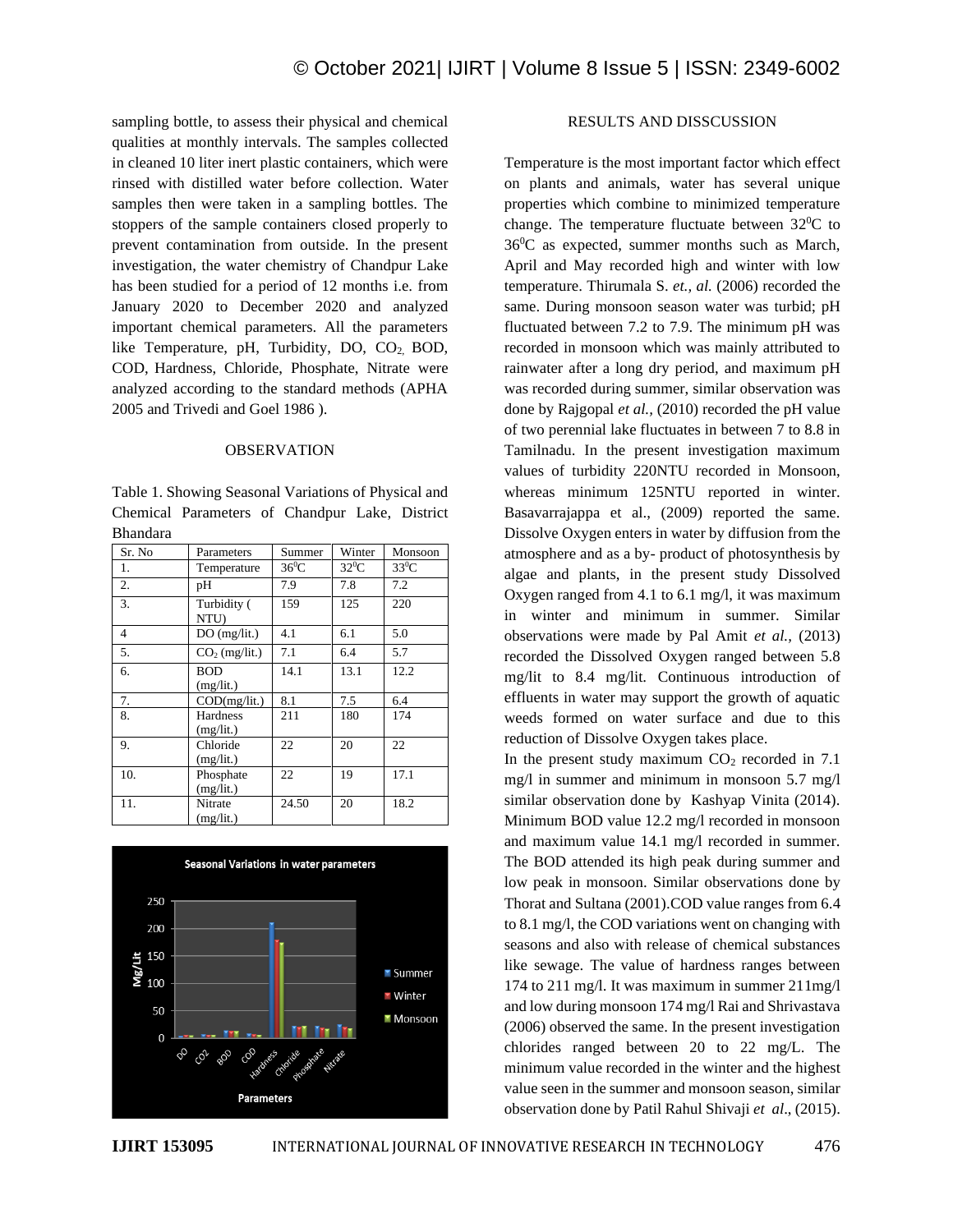Phosphate is an important element as it controls the growth of aquatic ecosystem but higher amount of phosphate may cause eutrophication in aquatic ecosystem in present investigation the minimum phosphate recorded in monsoon 17.1 mg/l. and maximum was 22 mg/l. in summer. Similar observation was done by Gupte and Shaikh ( 2013). Nitrates is most important plant nutrient, it is found in associated with fertilizers, human and animal waste and sludge discharge , higher concentration of Nitrogen may cause eutrophication. In present investigation It was minimum in monsoon 18.2 mg/l. and maximum in summer 24.50 mg/l, similar observations made by Belkhode Pranita P. *et al*., (2016).

## **CONCLUSION**

Expected impacts of climate change are associated with large uncertainties, particularly at the local level. Adaptation scientists, practitioners and decisions makers will need to find the ways to cope with these uncertainties. From recent study on Chandpur Lake It may be concluded that the rivers, ponds, lakes are the host for the number of freshwater aquatic organisms, now a days aquatic organisms especially rare and moderate species is at high risk due to human interference such as Climate change is the current burning problem all over the world. The water sources are very important for human and other organisms. At present, the increase in population and climate change is having negative impact on the small water bodies such as Lakes, ponds etc... Human-induced eutrophication has heavily degraded freshwater ecosystems worldwide by reducing water quality and altering structure and function of aquatic ecosystem. Population growth, industrialization, and entering of untreated sewage have resulted in large amount of phosphorus and nitrate in lakes. Protection of such water bodies from human encroachment is important, therefore, solution on this problem to reduce the effects on water resources is important. If all these lakes are not protected within few years, these natural water resources may completely disappear. Chandpur lake of Bhandara District is encroached by human settlement i.e., housing and many more human interferences and dumping of untreated sewage causing the lake to become unfit even for recreational purpose. Lakes have been heating up around the world. Protecting streams, reducing pollution and

creating sanctuaries for sensitive species could go a long way toward making lakes more resilient to climate change. Hence, advanced research is needed to protect such natural resources which are being exploited.

## ACKNOWLEDGEMENT

I express my gratitude towards Principal J. M. Patel College, Bhandara for providing library and laboratory facilities.

## **REFERENCES**

- [1] APHA, (2005) : Standard Method for the Examination of Water and Waste Water. 21st Edn., Washington DC.
- [2] Adewoye S.O. ( 2013) : Seasonal Assessment of Impact of Industrial Effluent Discharges on the Water Quality of Asa River, Ilorin Nigeria, International Journals of Research in Environmental Science and Technology, 3(2) : 65-70.
- [3] Basavarjappa, S.H., Raju N.S., Shankar P.Hosmani and Niranjana S.R. (2009) : Studies on the water quality parameters of four fresh water lakes of Mysore, Karnataka. Indian Journal of Environ. And Ecoplan.16(2-3) : 413 - 418.
- [4] Belkhode P. Pranita , Sitre R. Shashikant and Satyanarayan Shanta (2016): Seasonal variation in the physico-chemical characteristics of ecologically fragile Kuhi lake of Nagpur District. Indian Streams Research Journal Vol. 6, (7) :1-6.
- [5] Gupte, Archana and Shaikh Nisar (2013) : Seasonal Variations in Physicochemical Parameters and Primary Productivity of Shelar lake Bhiwandi, Thane, Maharashtra. Universal Journal of Environmental Research and Technology, 2013 Volume 3, (4): 523-530.
- [6] Kashyap Vinita, R. (2014): Hydro biological studies on Nebuha dam of Sidhi District (M.P.). International Education and Research Journal.Vol.1 (3): 24-25.
- [7] Pal, Amit, Kumari Annu and Zaidi Jamshed (2013) : Water quality index (wqi) of three historical lakes in Mahoba District of Bundelkhand region, Uttar Pradesh, India. Asian Journal of Science and Technology Vol. 4, (10) : 048-053.
- [8] Patil, Rahul Shivaji, Patil Sachinkumar R. and Sawant Rajaram S. (2015) : Limnological Status